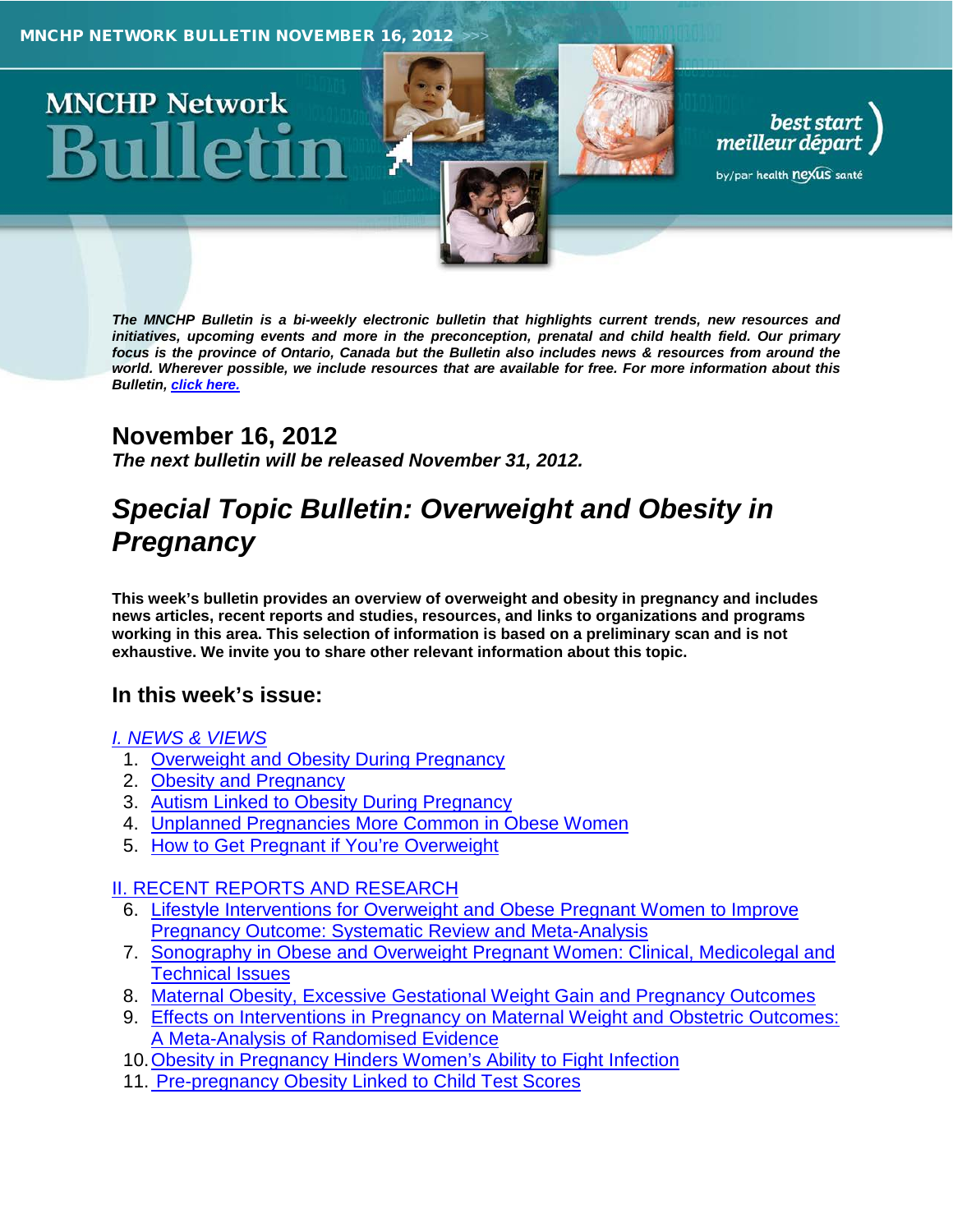- <span id="page-1-0"></span>[12.Barriers Encountered When Recruiting Obese Pregnant Women to a Dietary](#page-5-0)  **[Intervention](#page-5-0)**
- 13. Obesity in Pregnancy: Problems and Potential Solutions
- 14[.Barriers to Addressing Overweight and Obesity Before Conception](#page-5-2)

#### III. RESOURCES

- [15.Maternity and Newborn Clinical Network State Clinical Guideline: Care of the](#page-5-3)  [Obese Pregnant Woman and Weight Management in Pregnancy](#page-5-3)
- 16[.Obesity in Pregnancy \(A clinical practice guideline by the SOGC\)](#page-6-0)
- 17. [Obesity and Pregnancy: Clinical Practice Guideline \(Institute of Obstetricians and](#page-6-1)  [Gynaecologists, Royal College of Physicians of Ireland and Clinical Strategy and](#page-6-1)  [Programmes Directorate, Health Service Executive\)](#page-6-1)
- 18[.Obesity in Pregnancy: Deliver Sensitive Care](#page-6-2)
- 19[.CMACE/RCOG Joint Guideline: Management of Women with Obesity in Pregnancy](#page-7-0)
- 20. Weight Management Before During and After Pregnancy
- 21[.Preconception Health: What's Weight Got to do With IT?](#page-7-2)
- 22. Overweight and Obesity in Pregnancy: A Review of Evidence
- 23[.Exercise and Pregnancy Lab](#page-8-0)
- 24[.Canada Prenatal Nutrition Program \(CPNP\)](#page-8-1)

## IV. FEATURED BEST START RESOURCES

25[.Healthy Eating for a Healthy Baby](#page-8-2)

# **I. NEWS & VIEWS**

### <span id="page-1-1"></span>**1. Overweight and Obesity During Pregnancy**

<span id="page-1-2"></span>Being overweight or obese during pregnancy may lead to complications during pregnancy. Obese or pregnant women are at a greater risk for miscarriage, infertility, sill birth, high blood pressure, preeclampsia, gestational diabetes and complications during birth. Most babies born to obese or overweight mothers are born healthy, however they are at increased risk of birth defects (including defects of the brain and spine), preterm birth, injury during birth due to large size, death after birth, and childhood obesity. Overweight women may improve their chances of having a healthy pregnancy by receiving early and regular prenatal care, and exercising. Overweight women should gain approximately 15 to 25 pounds during pregnancy and obese women should gain approximately 11 to 20 pounds [http://www.marchofdimes.com/pregnancy/complications\\_obesity.html](http://www.marchofdimes.com/pregnancy/complications_obesity.html)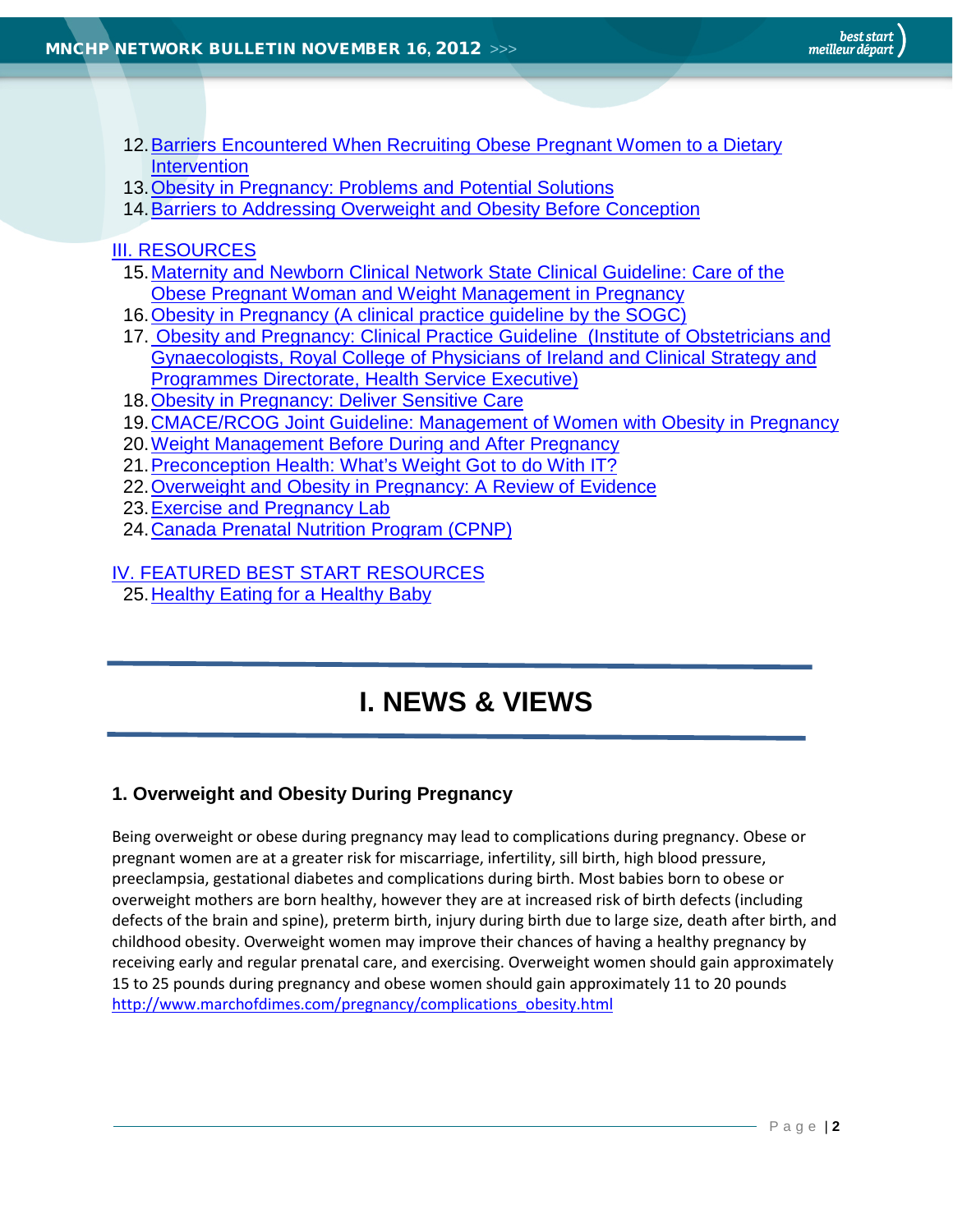### **2. Obesity and Pregnancy**

Obesity is defined as having a body mass index (BMI) of greater than 30. Approximately 15 to 20 percent of pregnant women are obese. Obesity may lead to difficulties in becoming pregnant. Obesity also carries with it the risk of miscarriage, gestational diabetes, high blood pressure, blood clots, post caesarean wound infection, genital and urine infection, haemorrhage with breastfeeding, as well induction and instrumental delivery during birth. As overweight women are more likely to need an instrumental birth, it is usually safer for them to deliver in a hospital. The best way to combat the effects of obesity on pregnancy is to lose weight prior to pregnancy. Activities such as walking and swimming are beneficial to all pregnant women.

<span id="page-2-0"></span><http://www.nhs.uk/conditions/pregnancy-and-baby/pages/overweight-pregnant.aspx>

#### **3. Austism Linked to Obesity During Pregnancy**

A recent study published in Pediatrics has found that obese women are 67 percent more likely to have a child with autism. On average, women have a 1 in 88 chance of having a child with autism, but obese women have a 1 in 53 chance. It is possible that blood sugar and inflammation related substances in the mother's blood might reach the fetus and negatively impact fatal development. <http://www.cbc.ca/news/health/story/2012/04/09/health-autism-obesity.html>

#### <span id="page-2-1"></span>**4. Unplanned Pregnancies More Common in Obese Women**

A recent study has found that among women under the age of 30, obese women are four times more likely to experience unintended pregnancies than normal weight women. Despite being less likely than normal weight women to have been sexually active in the past year, obese women are more likely to rely on less effective means of birth control as opposed to those that are more effect (such as oral contraceptives).

<span id="page-2-2"></span><http://www.livescience.com/6616-unplanned-pregnancies-common-obese-women.html>

#### **5. How to Get Pregnant If You're Overweight**

Obese women hoping to get pregnant should consult their healthcare providers. Health care providers may recommend that these women be checked for polycystic ovary syndrome (an illness characterized by enlarged ovaries containing numerous small cysts, indicating that the ovary might be unable to prepare for ovulation). In addition to improving their diet, obese women should also monitor their hormonal cycle as excess fat might disrupt normal ovulation. As visceral (belly) fat can produce excess estrogen (which can negatively impact fertility), obese women should aim to lose excess fat in this area. [http://www.babyzone.com/getting-pregnant/how-to-get-pregnant/how-to-get-pregnant](http://www.babyzone.com/getting-pregnant/how-to-get-pregnant/how-to-get-pregnant-overweight_88696)[overweight\\_88696](http://www.babyzone.com/getting-pregnant/how-to-get-pregnant/how-to-get-pregnant-overweight_88696)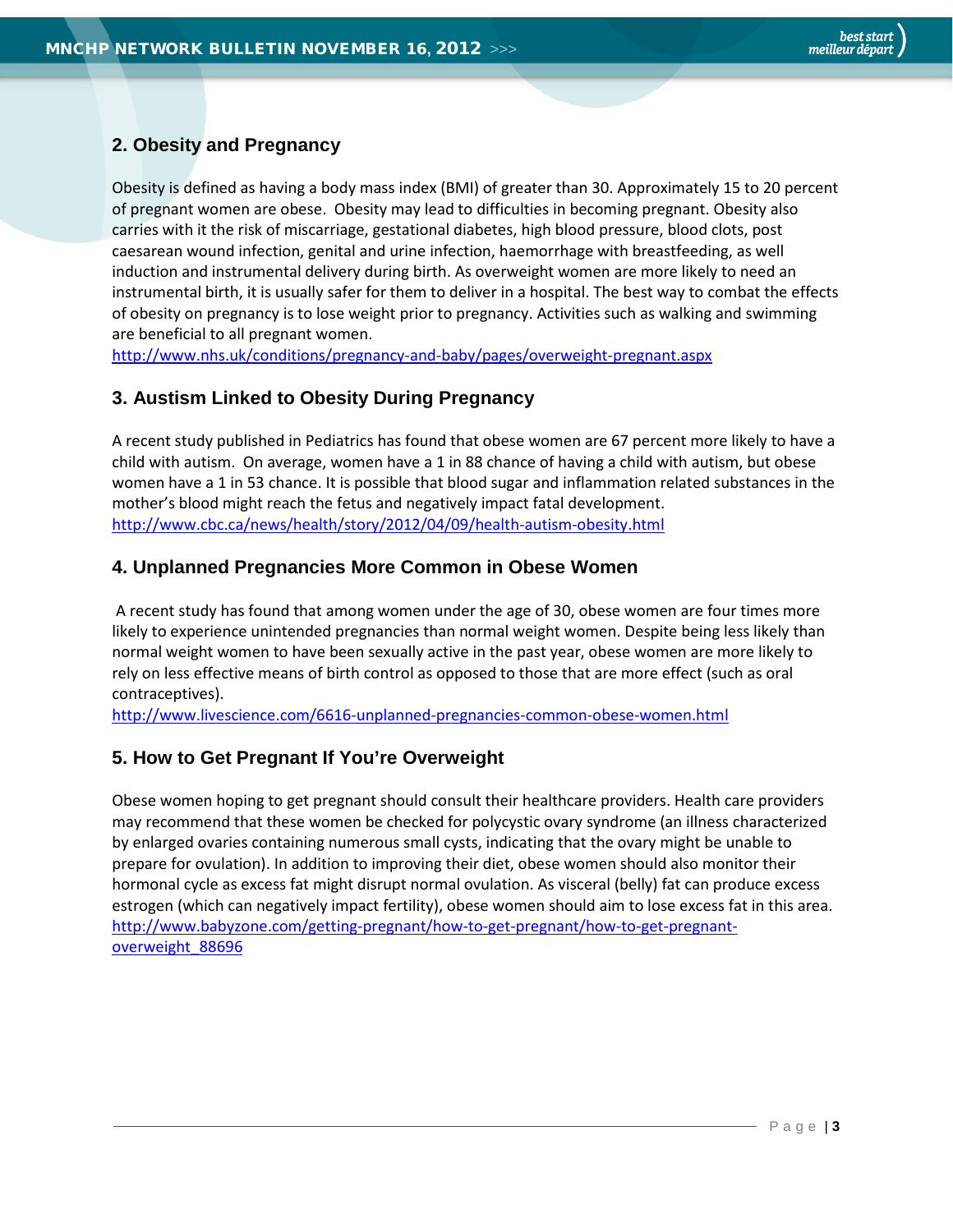# **II. RECENT REPORTS AND RESEARCH**

#### <span id="page-3-1"></span><span id="page-3-0"></span>**6. Lifestyle Interventions for Overweight and Obese Pregnant Women to Improve Pregnancy Outcome: Systmatic Review and Meta-Analysis**

#### Oteng-Ntim E, Varma R, Croker H et al.

A study conducted by OTeng-Ntim and colleagues aimed to determine the efficacy of antenatal activity, dietary, behaviour and lifestyle interventions at improving maternal and perinatal outcomes among overweight and obese pregnant women. Thirteen (13) randomised and six (6) non-randomised clinical trials were identified and included in this meta-analysis. Antenatal lifestyle interventions were found to be associated with restricted gestational weight gain, and a reduced prevalence of gestational diabetes among obese and overweight pregnant women. Pregnant women should be advised about the medical complications associated with obesity in pregnancy. Obstetric care providers should take BMI into consideration when arranging for fetal anatomic assessment during the second trimester, (with anatomic assessment at 20 to 22 weeks possibly being the better choice for the obese pregnant patient). Obese pregnant women should consult with an anaesthesiologist to review their options and to ensure that a plan is in place in the event that a regional anaesthetic is chosen. <http://www.biomedcentral.com/1741-7015/10/47>

#### <span id="page-3-2"></span>**7. Sonography in Obese and Overweight Pregnant Women: Clinical, Medicolegal, and Technical Issues**

Paladini D.

Ultrasound in Obstetrics and Gynaecology; 2009; 33; 720-729.

Obesity has increased dramatically throughout the world over the last two decades. Carrying out an ultrasound examination on an obese patient is difficult due to an impaired acoustic window. This article outlines the challenges associate with the imaging of obese and overweight pregnant patients. Several recommendations are made in order for individual practitioners to overcome these challenges. In order to ensure adequate assessment of limbs and extremities, it is recommended that a trans-vaginal scan be done at 12 to 15 weeks of gestation to visualize certain anatomic structures which may be otherwise difficult to visualize.

[http://www.isuog.org/nr/rdonlyres/2fe72ec8-f561-49f1-8acd](http://www.isuog.org/nr/rdonlyres/2fe72ec8-f561-49f1-8acd-bae0a1e26121/0/edschoicepaladinijun09.pdf)[bae0a1e26121/0/edschoicepaladinijun09.pdf](http://www.isuog.org/nr/rdonlyres/2fe72ec8-f561-49f1-8acd-bae0a1e26121/0/edschoicepaladinijun09.pdf)

#### <span id="page-3-3"></span>**8. Maternal Obesity, Excessive Gestational Weight Gain and Pregnancy Outcomes**

Saskatchewan Prevention Institute.

This review conducted by the Saskatchewan Prevention Institute provides a report of findings from a review of the literature on excessive gestational weight gain, maternal obesity and pregnancy outcomes.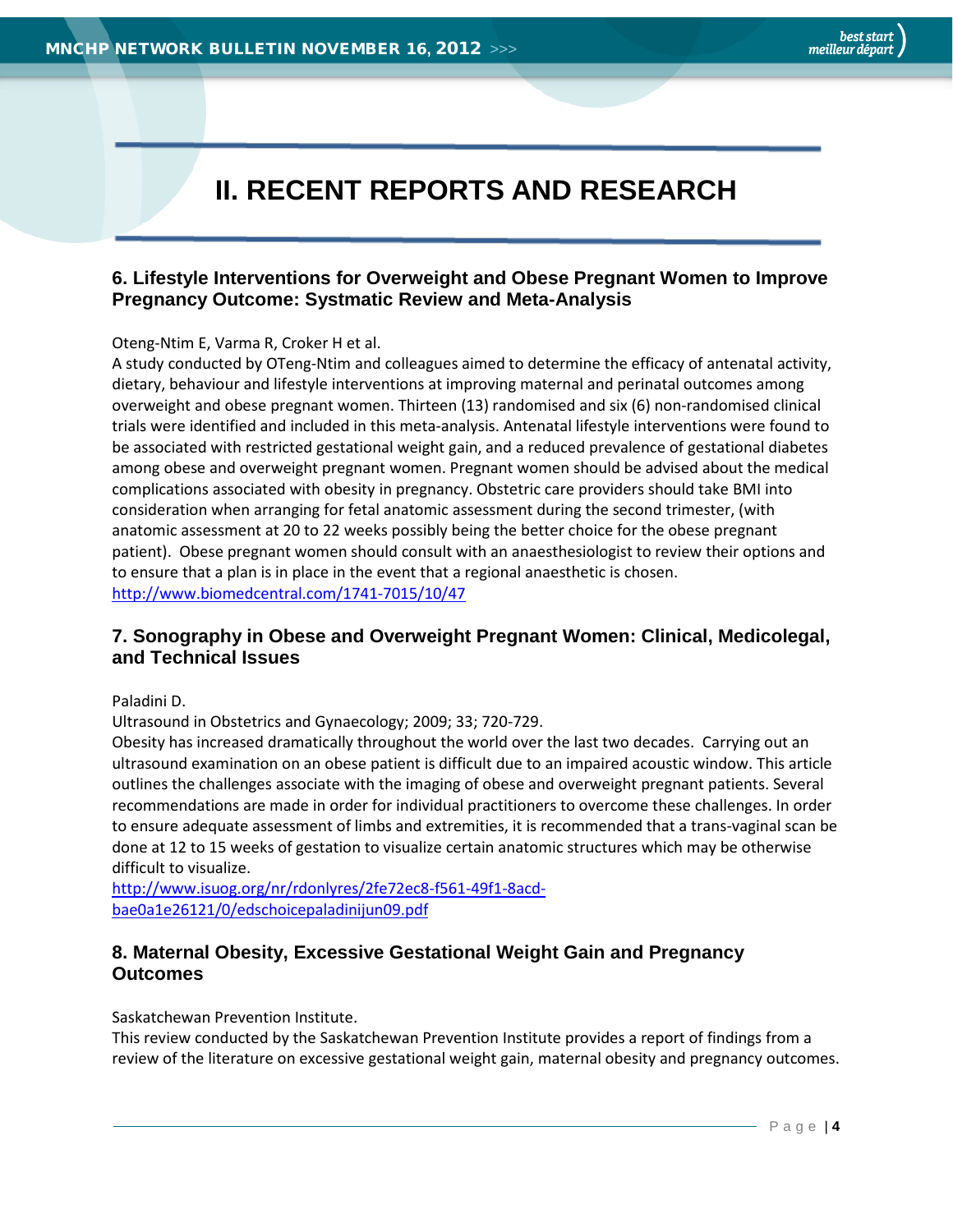Obesity tends to disproportionately affect lower socioeconomic groups, (including those who dwell in rural communities and those who are ethnic minorities). Within Canada, those with excessive gestational weight gain tend to be Aboriginal, have lower levels of education and be young mothers. The most common health effect of maternal obesity on the newborn is a large-for-gestational-age neonate (macrosomia). Macrosomia is associated with caesarean births, birth asphyxia, prolonged labour, cephalopelvic disproportion, birth trauma and increased risk of perinatal mortality. The most common health effects on the mother are hypertension, preeclampsia, diabetes and the need for a caesarean section. Recent research suggests that the in-utero environment may program the fetus for an elevated risk of obesity during childhood, adolescence and adulthood. Limited data exists regarding effective interventions for obese, pregnant women.

[http://www.preventioninstitute.sk.ca/uploads/Maternal%20Obesity%20Excessive%20Gestational%20W](http://www.preventioninstitute.sk.ca/uploads/Maternal%20Obesity%20Excessive%20Gestational%20Weight%20Gain.pdf) [eight%20Gain.pdf](http://www.preventioninstitute.sk.ca/uploads/Maternal%20Obesity%20Excessive%20Gestational%20Weight%20Gain.pdf)

#### <span id="page-4-0"></span>**9.Effects of Interventions in Pregnancy on Maternal Weight and Obstetric Outcomes: Meta-Analysis of Randomised Evidence**

Thangaratinam S, Rogozinska E, Jolly K et al.

British Medical Journal; 2012; 344;e2088.

This systematic review and meta-analysis evaluates the effects of dietary and lifestyle interventions on maternal and fetal weight and also aims to quantify the effect of these interventions on obstetric outcomes. Forty-four (44) randomised controlled trials were found to evaluate the effects of diet and physical activity on maternal gestational weight. Dietary and lifestyle interventions in pregnancy were found to be able to reduce maternal gestational weight gain and improve outcomes for both the mother and child. Interventions based on diet were found to be the most effective.

<span id="page-4-1"></span><http://www.bmj.com/content/344/bmj.e2088>

#### **10. Obesity in Pregnancy Hinders Women's Ability to Fight Infection**

A recent study by Dr. Sarbattama Sen and colleagues found that pregnant women who are obese are less able to fight infections than those who are not. This could negatively impact their baby's health after birth and later in life.

<span id="page-4-2"></span><http://www.sciencedaily.com/releases/2011/05/110501183657.htm>

#### **11. Pre-pregnancy Obesity Linked to Child Test Scores**

Research by Rika Tanda and colleagues at Ohio State University found that even after controlling for all other variables, compared to those at a healthy pre-pregnancy weight, women who are obese prior to pregnancy are at a higher risk of having children with lower cognitive function (as measured by reading and math tests taken between the ages of 5 to 7 years).

<http://www.sciencedaily.com/releases/2012/05/120508142544.htm>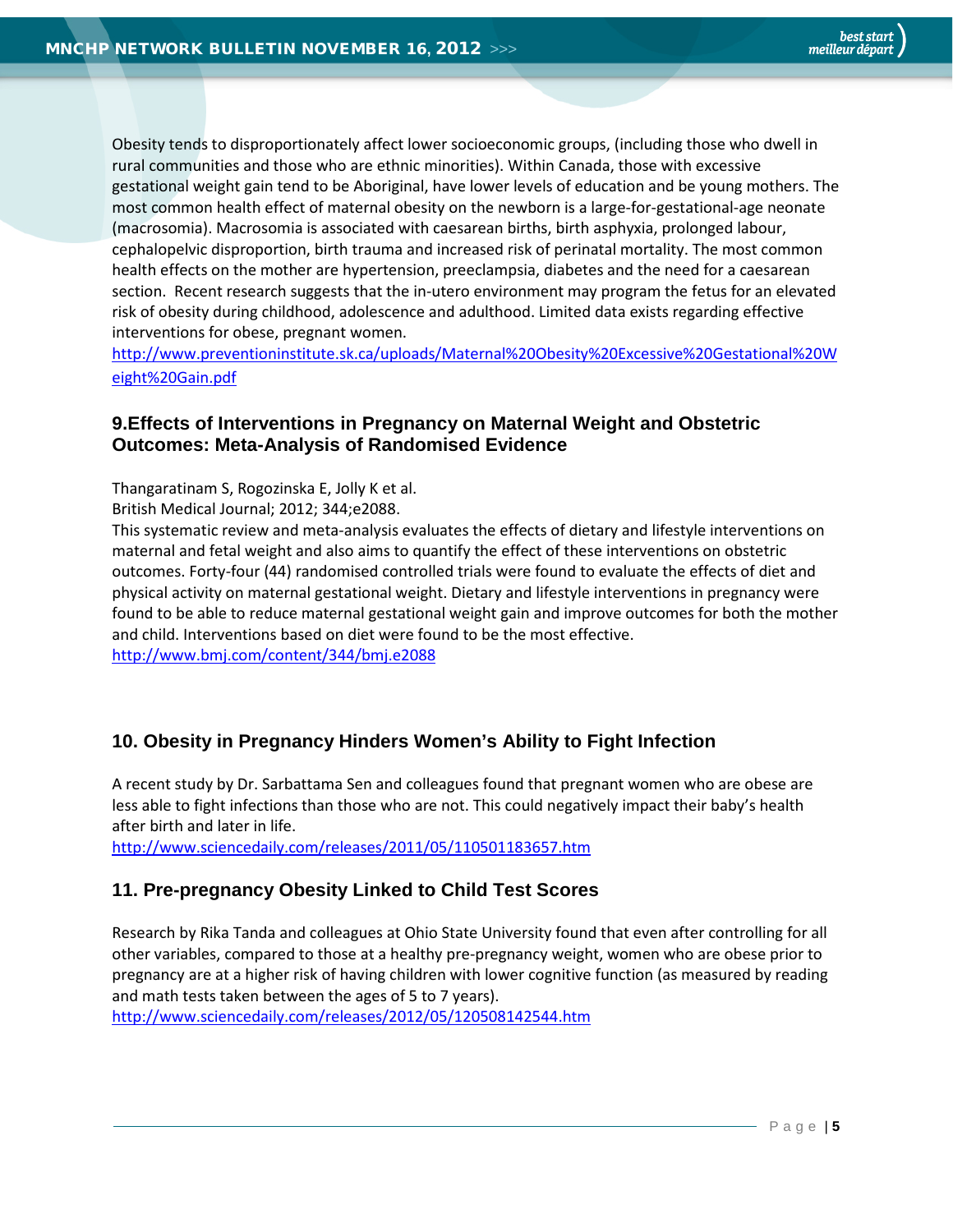#### <span id="page-5-0"></span>**12. Barriers Encountered When Recruiting Obese Pregnant Women to a Dietary Intervention**

Knight BA and Wyatt K.

Nursing Times; 2010; 106 (32); 20-22.

There is a great deal of perceived sensitivity surrounding obesity in pregnancy. A study by Knight and Wyatt found that health care professionals' discomfort surrounding raising the issue of obesity with patients, serves as a barrier to the recruitment of study participants into obesity studies. <http://www.ncbi.nlm.nih.gov/pubmed/20879641>

#### <span id="page-5-1"></span>**13. Obesity in Pregnancy Problems and Potential Solutions**

McKnight JR, Satterfield MC, Li X et al.

Frontier is Bioscience; 2011;1;3; 442-452.

A study conducted by McKnight and colleagues found that in animal models, calorie restriction and moderate exercise are safe methods of stopping weight gain and inducing fat loss. It was also found that therapeutic drugs that activate the AMP-activated protein kinase signalling pathway might be effective at rectifying pathological conditions in these patients. It was also found that dietary supplementation with L-arginine might be beneficial for managing overweight patients by reducing fat accumulation. <http://www.ncbi.nlm.nih.gov/pubmed/21196324>

#### <span id="page-5-2"></span>**14. Barriers to Addressing Overweight and Obesity Before Conception**

Callaway LK, O'Callaghan MJ, and McIntyre HD.

The Medical Journal of Australia; 2009;19; 191 (18); 425-428.

A study by Callaway and colleagues found that potential barriers to addressing overweight and obesity before pregnancy include poor uptake of routine pre-pregnancy health activities, unsuccessful weight loss attempts, inadequate advice regarding pre-pregnancy weight loss and inaccurate self-categorization of weight.

<http://www.ncbi.nlm.nih.gov/pubmed/19835534>

# **III. RESOURCES**

#### <span id="page-5-3"></span>**15. Maternity and Newborn Clinical Network Statewide Clinical Guideline: Care of the Obese Pregnant Woman and Weight Management in Pregnancy**

Maternity and Newborn Clinical Network, 2011.

This guide for clinicians outlines information specific to the care of obese pregnant women. Topics covered include facility capabilities, transport capacity, pre-pregnancy care, the development of pregnancy care plans, antenatal care, weight management, maternal investigations (such as blood tests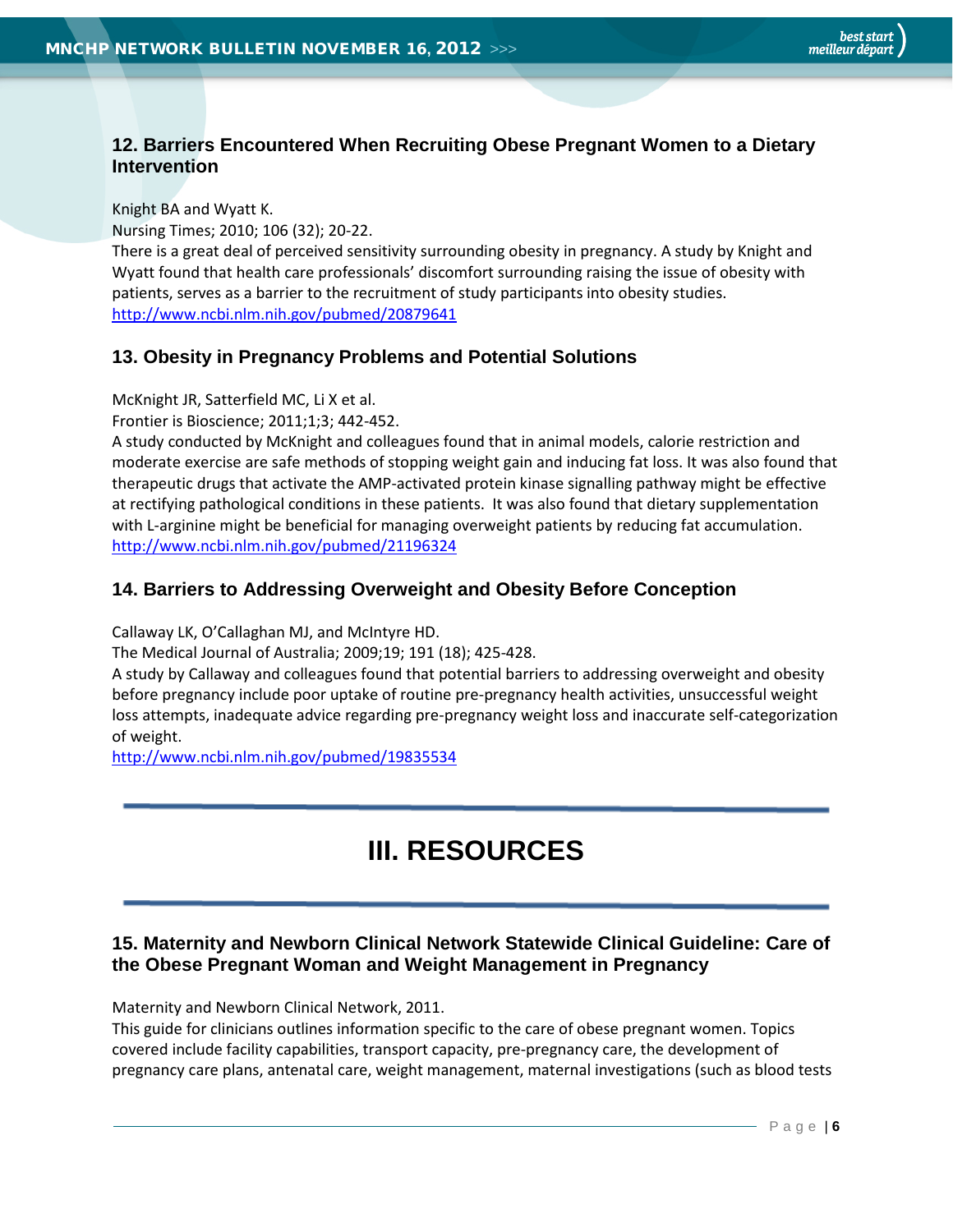and ultrasounds), anaesthetic considerations, nutrition, physical activity, intra-partum care, postpartum care, breastfeeding, inter-pregnancy care, and pregnancy after bariatric surgery. [http://docs.health.vic.gov.au/docs/doc/C9EED157DE732F7ECA257987007F25F4/\\$FILE/Care%20of%20th](http://docs.health.vic.gov.au/docs/doc/C9EED157DE732F7ECA257987007F25F4/$FILE/Care%20of%20the%20Obese%20Pregnant%20Woman.pdf) [e%20Obese%20Pregnant%20Woman.pdf](http://docs.health.vic.gov.au/docs/doc/C9EED157DE732F7ECA257987007F25F4/$FILE/Care%20of%20the%20Obese%20Pregnant%20Woman.pdf)

### <span id="page-6-0"></span>**16. Obesity in Pregnancy**

Davies, GA, Maxwell C, McLeod L, et al.

Journal of Obstetrics and Gynaecology Canada; 2010;32 (2); 165-73.

Davies and colleagues reviewed the existing literature and provide recommendations for the counselling and management of obese pregnant patients. It is recommended that the issue of weight loss be raised prior to conception. Women should be encouraged to enter pregnancy with a BMI of less than 30. Obese women should receive counselling about nutrition and weight gain. The results of this study may also be found in the Society of Obstetricians and Gynaecologists of Canada Clinical Practice Guideline: Obesity in Pregnancy.

<http://www.ncbi.nlm.nih.gov/pubmed/20181319> <http://www.sogc.org/guidelines/documents/gui239ECPG1002.pdf>

### <span id="page-6-1"></span>**17. Obesity and Pregnancy: Clinical Practice Guideline**

Institute of Obstetricians and Gynaecologists, Royal College of Physicians of Ireland and Clinical Strategy and Programmes Directorate, Health Service Executive, 2011.

This clinical practice guideline informs health care practitioners about providing care to patients who are pregnant and obese. This set of guidelines covers topics such as pre-pregnancy care, obesity and miscarriage, obesity and antenatal care, obesity and diet, obesity and exercise, obesity and caesarean section, obesity and hypertension, obesity and stillbirth, obesity and gestational diabetes, obesity and labour, obesity and venous thromboembolism, obesity and breastfeeding and hospital equipment and facilities.

[http://www.rcpi.ie/Faculties/Institute%20of%20Obstetricians%20and%20Gynaecologists%20Down/Obe](http://www.rcpi.ie/Faculties/Institute%20of%20Obstetricians%20and%20Gynaecologists%20Down/Obesity%20and%20Pregnancy%20-%20Clinical%20Practice%20Guidelines.pdf) [sity%20and%20Pregnancy%20-%20Clinical%20Practice%20Guidelines.pdf](http://www.rcpi.ie/Faculties/Institute%20of%20Obstetricians%20and%20Gynaecologists%20Down/Obesity%20and%20Pregnancy%20-%20Clinical%20Practice%20Guidelines.pdf)

#### <span id="page-6-2"></span>**18. Obesity in Pregnancy: Deliver Sensitive Care**

Heavey, E.

Nursing 2011.

This guide provides nurses with the information necessary to effectively work obese pregnant patients. It is suggested that nurses establish a trusting relationship with their patients in order to sustain their willingness and desire to seek prenatal care and make healthy lifestyle changes. Practitioners must ensure that they are interacting with their patients in a nonjudgmental manner. Practitioners must also prepare their patients for the likelihood of a prolonged pregnancy and labour, as well as the possibility of a caesarean delivery. This guide also outlines the various health challenges that obese and pregnant women may face, as well as the challenges that their babies may face.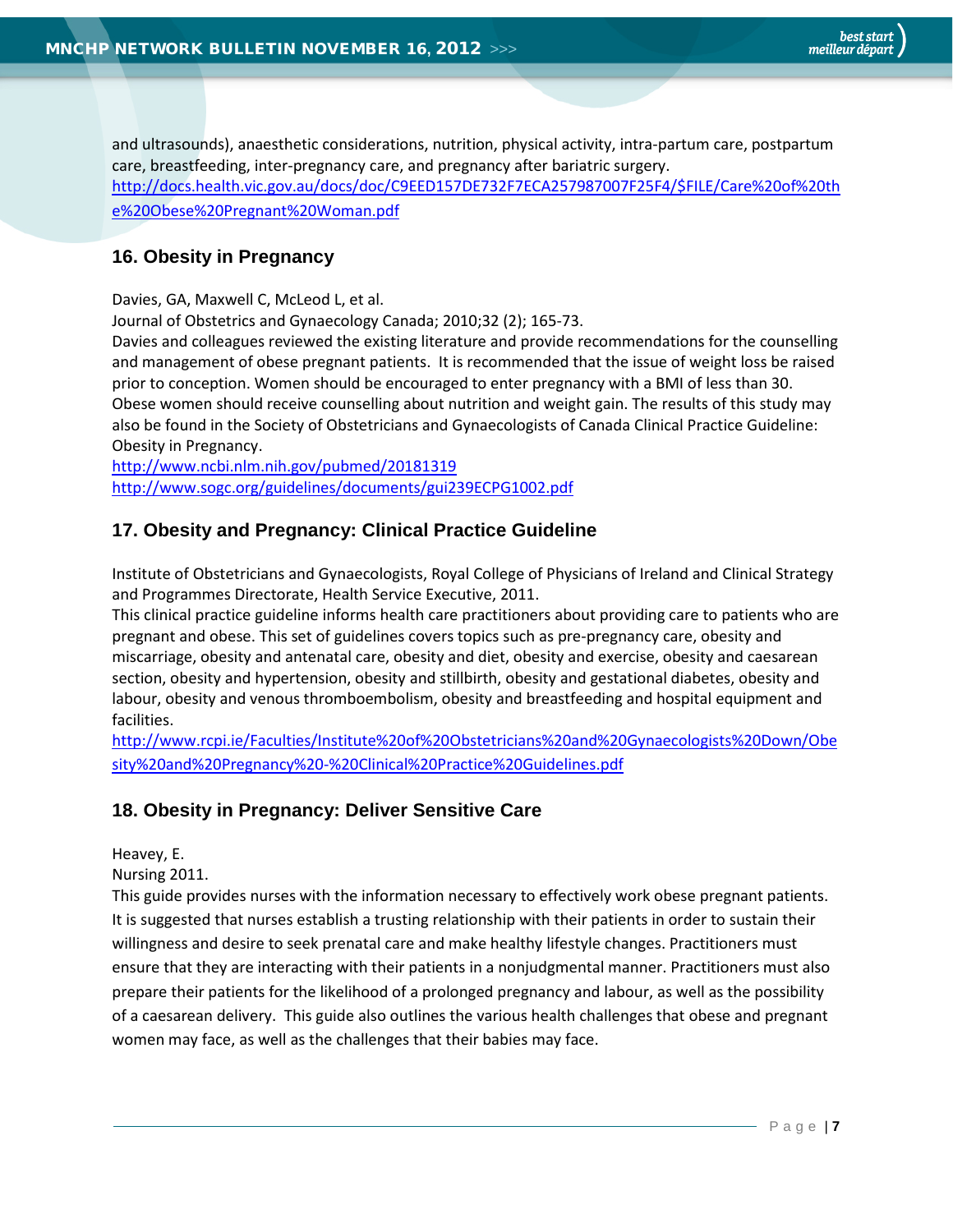<http://www.nursingcenter.com/pdf.asp?AID=1235583> [http://www.nursingcenter.com/prodev/ce\\_article.asp?tid=1235838](http://www.nursingcenter.com/prodev/ce_article.asp?tid=1235838)

#### <span id="page-7-0"></span>**19. CMACE/RCOG Joint Guideline: Management of Women with Obesity in Pregnancy**

Centre for Maternal and Child Enquiries and Royal College of Obstetricians and Gynaecologists, 2010. This guideline provides health care practitioners with information on a variety of topics related to obesity in pregnancy. These topics include: pre-pregnancy care, information-giving during pregnancy, risk assessment during pregnancy, thromboprophylaxis, maternal surveillance and screening, planning labour and delivery, care during childbirth, postnatal care and follow-up after pregnancy, local guidelines, areas for further research, auditable standards and education of health professionals. [http://www.llevadores.cat/html/publicacions/docs/Joint-CMACE-RCOG-Guidelines---Management-of-](http://www.llevadores.cat/html/publicacions/docs/Joint-CMACE-RCOG-Guidelines---Management-of-Obesit.pdf)[Obesit.pdf](http://www.llevadores.cat/html/publicacions/docs/Joint-CMACE-RCOG-Guidelines---Management-of-Obesit.pdf)

#### <span id="page-7-1"></span>**20. Weight Management Before, During and After Pregnancy**

National Institute for Health and Clinical Excellence, 2010.

This reference guide provides health care practitioners with information regarding dietary and physical activity interventions for weight management, before, during and after pregnancy. Information is provided as to how pregnant women can achieve and maintain a healthy weight. While the information in this guide does pertain to overweight patients, it does not include the clinical management of women who are obese during pregnancy.

[http://www.nhs.uk/Planners/pregnancycareplanner/Documents/NICE\\_reference\\_weight\\_management](http://www.nhs.uk/Planners/pregnancycareplanner/Documents/NICE_reference_weight_management_pregnancy.pdf) [\\_pregnancy.pdf](http://www.nhs.uk/Planners/pregnancycareplanner/Documents/NICE_reference_weight_management_pregnancy.pdf)

#### <span id="page-7-2"></span>**21. Preconception Health: What's Weight Got to do With It?**

Hellerstedt W, Rossi M, and Maxfield B, nd.

A life course approach involves the examination of past exposures and environments when treating current conditions. Chronic diseases, (including obesity), are often the result of cumulative exposures over the lifecourse, which interact in a way that might result in a health condition. This presentation uses a lifecourse perspective to examine obesity in women and identify the risks associated with maternal obesity. This presentation also describes the rationale for pre-conception interventions to reduce maternal obesity.

<http://www.health.state.mn.us/divs/fh/mch/preconception/handouts/slides4thconf.pdf>

#### <span id="page-7-3"></span>**22. Overweight and Obesity in Pregnancy: A Review of Evidence**

#### Bernier J, and Hanson Y, 2012.

This review of the literature provides practitioners and patients with information on the implications of maternal overweight and obesity, women's experiences of overweight and obesity during pregnancy (including the social determinants of health and the psychological and emotional effects of overweight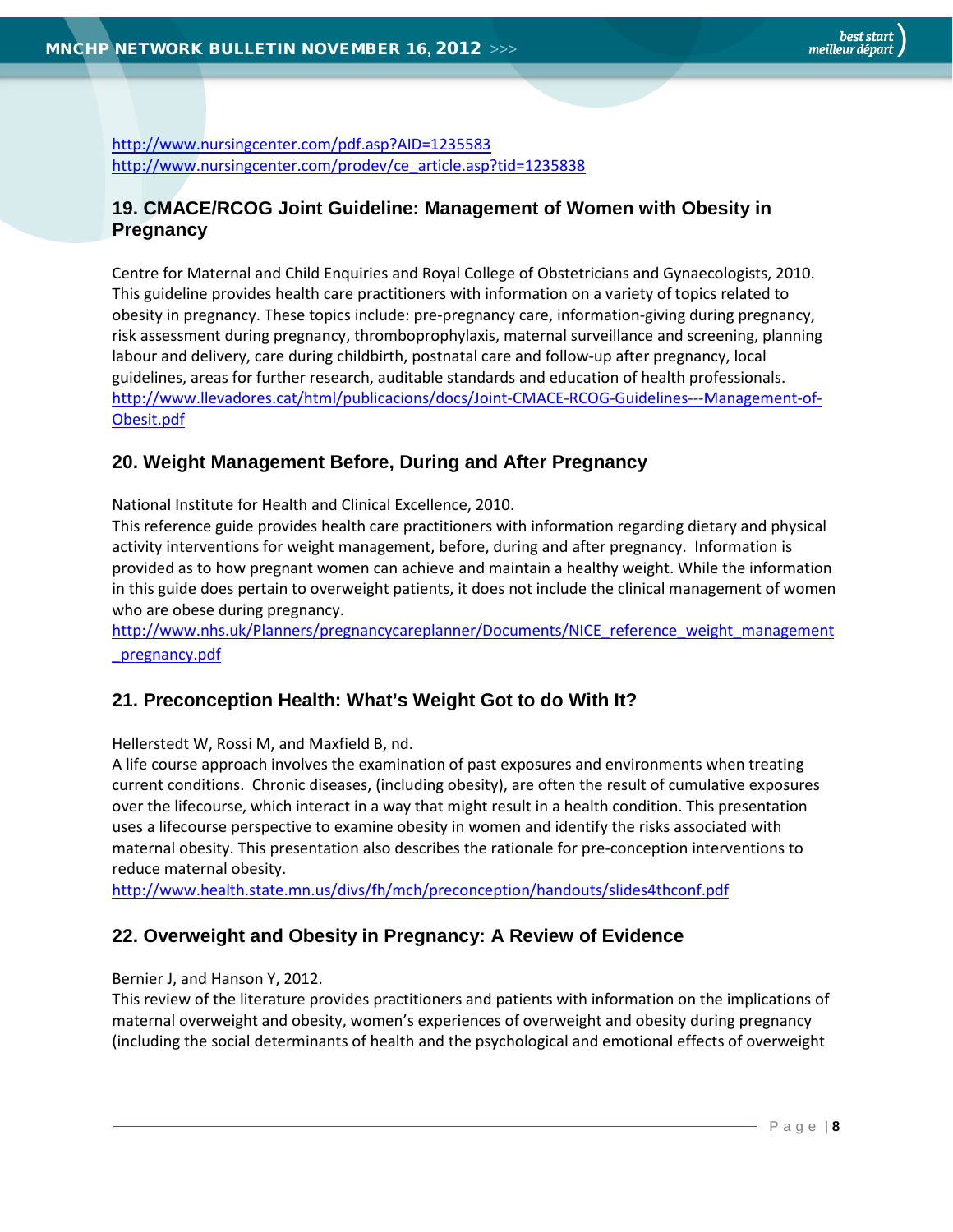and obesity during pregnancy), and the provision of care and support to pregnant women who are overweight or obese.

<http://www.pwhce.ca/pdf/overweightObesityPregnancy.pdf>

#### <span id="page-8-0"></span>**23. Exercise and Pregnancy Lab**

The R. Samuel McLaughlin Foundation - Exercise and Pregnancy Lab (EPL) was established in 1989 to conduct research investigating the effects of exercise on the pregnant woman and her fetus. We welcome questions from individuals about the risks and benefits of exercise during pregnancy, and are pleased to share the current Canadian Guidelines for Exercise During Pregnancy.

A research lab from Queen's University & The EPL have developed a Physical Activity Readiness Medical Examination Form (**PARmed-X for Pregnancy**), a medical prescreening form for use by physicians and midwives to evaluate pregnant patients who want to join prenatal fitness classes, and for ongoing monitoring of exercising patients.

<http://www.uwo.ca/fhs/EPL/>

#### <span id="page-8-1"></span>**24. Canada Prenatal Nutrition Program (CPNP)**

The Canada Prenatal Nutrition Program (CPNP) funds community-based groups and coalitions to develop or enhance services that address the needs of prenatal and recently postpartum women facing challenging circumstances that put their health, and the health of their infants at-risk. Program elements of CPNP include the provision of:

- nutrition counselling;
- food preparation training;
- breastfeeding education and support;
- education and support on infant care and healthy child development; and
- Referrals or counselling on health and lifestyle issues

<http://66.240.150.14/intervention/821/view-eng.html>

# **IV. FEATURED BEST START RESOURCES**

#### <span id="page-8-2"></span>**25. Healthy Eating for a Healthy Baby**

Best Star Resource Centre, 2012.

This guide produced by Best Start Resource Centre provides mothers-to-be with information about perinatal weight gain, healthy eating habits, Canada's Food Guide, nutrients, vegetarian eating, physical activity and protection from food poisoning.

Also available in French, Arabic, Filipino, Hindi, Punjabi, Spanish, Simplified Chinese, Tamil and Urdu.